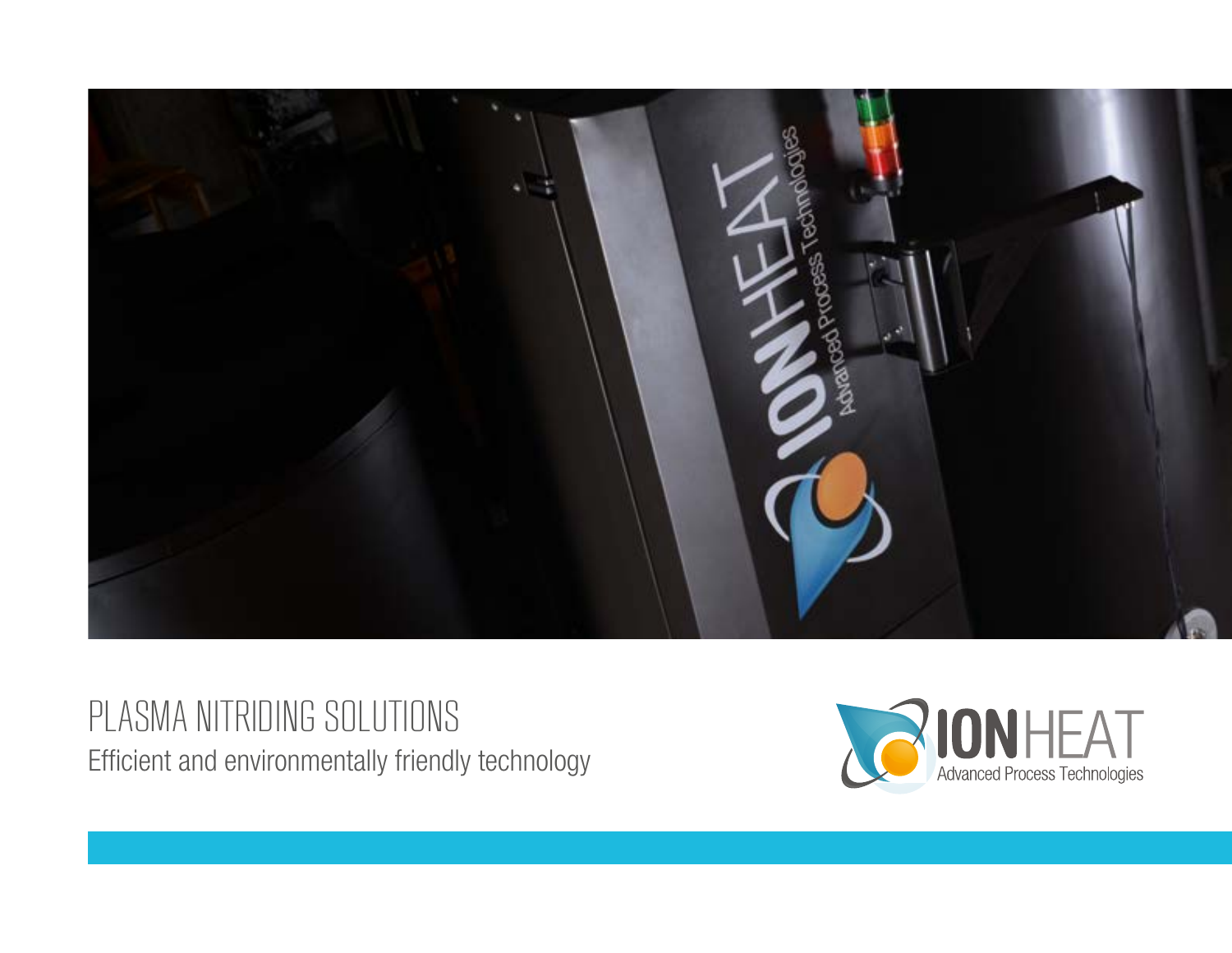Our furnaces offer an environmentally friendly process which uses plasma as a source of energy for chemically modifying the surface of parts made of steel by adding Nitrogen, or Nitrogen + Carbon into the part's surface aiming to:

Increase surface hardness Increase wear resistance Increase corrosion resistance Increase fatigue resistance Lower the friction coefficient Avoid conventional heat treatment distortions

• Highly advanced Ion/plasma nitriding systems • Efficient and environmentally friendly technology • Production and Lab-results data correlation software.



# GlowTech, NitrEos and **GlowFit** 3 plasma nitriding solutions tailored to your business needs

- 
- 
-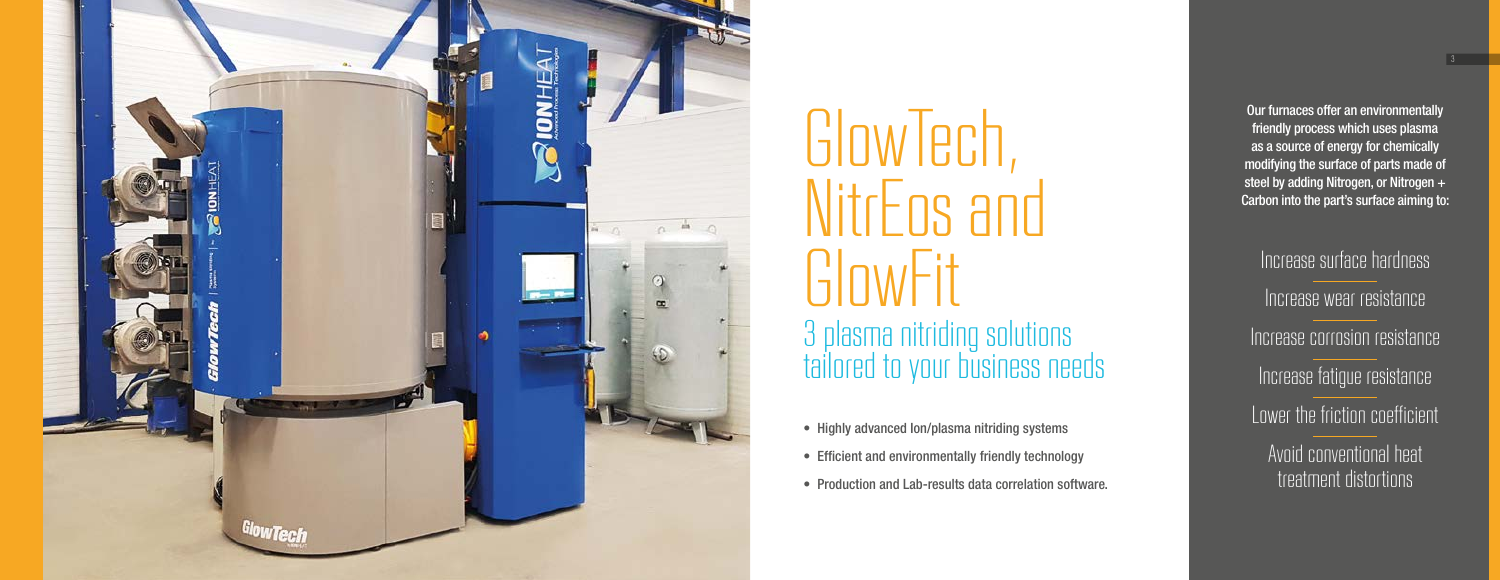

# WE ARE IONHEAT Advanced materials and process engineering

# ADVANCED PROCESS ENGINEERING

Due to its capabilities of sputter cleaning the parts to be nitrided, and the repeatability of the process based on advanced control engineering, ion/plasma technology offers the best results of all nitriding processes.

Our GlowTech and NitrEos systems, offer cutting edge plasma nitriding technology including the following characteristics.



### Hot-Wall

The hot-wall systems yield better process control through perfect temperature uniformity. This type of system allows higher flexibility of the loads to be processed since different masses and surface areas among parts in the same load are possible. The system is equipped with independent heating and cooling zones to guarantee a uniform temperature.

### Small footprint

Our system´s design, occupies a smaller footprint than many others in the market. A single rotating (Glow-Tech), or lifting (NitrEos) column, lifts and/or rotates vessels as needed for loading/unloading operation.

### Bipolar Pulsed Plasma

The right power electronics were developed in order to be able to manufacture a power supply with the highest standards. DC over current protection, ultra-fast arc detection system and frequency and duty cycle flexibility allows for perfect and repeatable results.



- Bearings, gears, shafts, precision screws y sliding components.
- Energy generation components and synchronizing rings.
- High efficiency engines, engine valves and valve seats.
- Dynamic hydraulic and pneumatic elements.
- Stamping and pressing dies.
- Cutting tools.
- Injection molds.
- Forging tools.
- Aircraft components.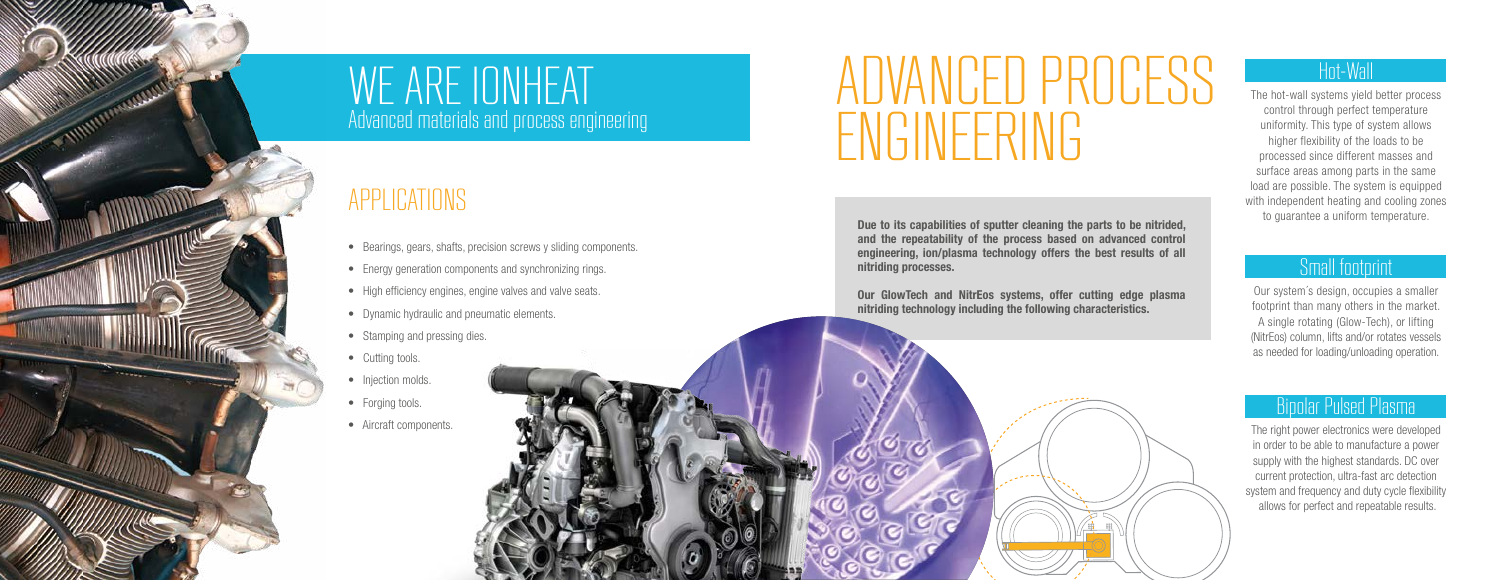

### **Complementary Nitriding Treatments**

### MODULAR SYSTEM TO ASSEMBLE THE FURNACE AS YOUR BUSINESS REQUIRES

### COMPACT FURNACE SYSTEM FOR STANDARDIZED PROCESSES AND REPEATIBILITY OF RESULTS

### A NEW HEART TO MODERNIZE YOUR OLD FURNACE



### OUR SOLUTIONS FOR YOU….

With a highly advanced automation, our GlowTech systems reach new heights in Ion/Plasma Nitriding processes. Due to its modularity, these systems allow the user to build up capabilities step by step on the same equipment as production volumes require it. The plant can be easily expanded after purchase to a semi-tandem, or a full tandem system, and different features like NADCAP compliance add-ons, or controlled post-oxidation can be also added. This model offers the most consistent results of all solutions and guarantees perfectly controlled metallurgical results. NitrEos is an all-new compact and light weighted single furnace design. In order to create it IonHeat reinvented a classic model. We simplified our GlowTech system and refined it even further to introduce an off the shelve solution into the market without detriment of the exceptional ion nitriding technology that characterizes our products. Precision and simplicity best describe our NitrEos plants.

Those pioneer Ion nitriders from the past century can still plasma nitride your parts like a champ. Introducing our Retrofitting kit will allow customers to upgrade existing plants with new controls, gas panels, top of the line plasma power supplies and our unique SCADA man/machine software.

### Plug and play installation system

Our plants are equipped with an efficient plug and play system, allowing for an easy and highly cost effective installation.

### Equipment tailored to your needs

Our bell type plants are available in different dimensions, and can be adapted to customer demands. New designs provide the option of placing plant base on floor or to have it built in such that loading of the system occurs at ground level, the latter being a good option in case height of the installation site is a limiting factor.

GlowTech systems can perform any nitriding related treatment, be it nitrocarburizing control of white layer, or post oxidation, necessary to meet the high and vast demands on parts and tools of today´s industry.

### Advanced and user-friendly control software

GlowTech systems can perform any nitriding related treatment, be it nitrocarburizing control of white layer, or post oxidation, necessary to meet the high and vast demands on parts and tools of today´s industry.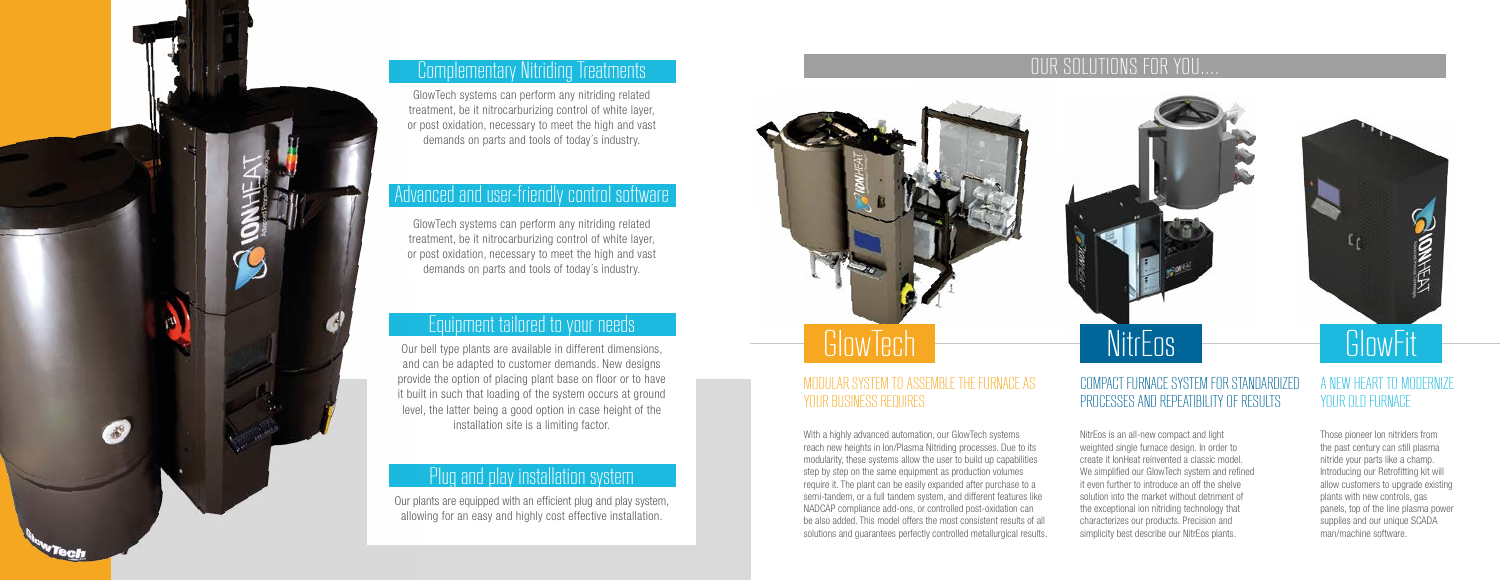| 0610       | 0815   | 1220                    | 1522 |  |  |
|------------|--------|-------------------------|------|--|--|
| 600/24     | 800/31 | 1200/47 1500/59         |      |  |  |
| 1000/39    |        | 1500/59 2000/79 2200/87 |      |  |  |
| <b>YES</b> |        |                         |      |  |  |
| <b>YES</b> |        |                         |      |  |  |
| 3          | 3      | 3                       | 3    |  |  |
| 1          |        | $\mathcal{P}$           | 3    |  |  |
| 40         |        | 80                      | 120  |  |  |
| 95         | 110    | 205                     | 300  |  |  |
| 100        | 120    | 215                     | 310  |  |  |
| 145        | 180    | 330                     | 480  |  |  |

## NitrEos GlowFit

### Tailored to your needs

**Modularity**  $\sim$ 

User expandable

Semi or full Tandem

NADCAP compliant



Useful diameter mm/in Useful heigh mm/in Peak power for a single system (kW) Peak power for a semi tandem system (kW) Peak power for a full tandem system System Size Number of Heating Zonez Available semi tandem Available full tandem Standard number of power supplies included Total plasma generatos power (kW)

### Powerful utility System

Compact and light

Simplified system

Precision and Simplicity



### A new heart for your furnace

Advanced and precise atmosphere control

Production control software

Bipolar pulsed plasma power supplies



Our GlowFit unit is configurable in all its main functions.

#### PLASMA POWER SUPPLIES

From 1 power supply with 40kW plasma power up to 4 units in parallel for a total of 160kW total plasma power the customer can choose or grow their system as needed.

#### GAS PANEL

Wether NADCAP is, or is not a must for the customer, the gas panel can be configured accordingly. Argon and Methane MFC´s can also be added as needed. Everything is controlled from our central control software.

#### ELECTRICAL CABINET

Our electrical cabinet can be set so that a cold wall system, as well as a hot wall system can be retrofitted. Fast configurations are possible.

#### CONTROL SOFTWARE

Our unique control software is always included with our GlowFit unit.

| 0610             |                | 0815 1220                       | 1522 |  |  |
|------------------|----------------|---------------------------------|------|--|--|
| 600/24           |                | 800/31 1200/47 1500/59          |      |  |  |
|                  |                | 1000/39 1500/59 2000/79 2200/87 |      |  |  |
| NO               |                |                                 |      |  |  |
| NO               |                |                                 |      |  |  |
| $\overline{2}$   | $\overline{2}$ | 3                               | 3    |  |  |
| 1                |                | $\mathcal{P}$                   |      |  |  |
| 40               |                | 80                              |      |  |  |
| 85               | 110            | 210                             | 740  |  |  |
| NOT APPLICABLE   |                |                                 |      |  |  |
| NOT APPI ICABI F |                |                                 |      |  |  |



### **GlowTech**

+ Location of the test coupon inside the vessel. 24 possibilities by simply clicking on a preset diagram.

- 
- 
- 

### AMONG ITS CHARACTERISTICS ARE:

### A COMMON BRAIN FOR ALL SOLUTIONS…

Our control software includes a 19" screen, a user-friendly interface, and data logging of all production variables. The software package includes a module for inserting lab results from each production order for perfect traceability and combined customer reports.

- Different users and security levels, configurable by the customer.
- Centralized control for different furnaces and portability so from your phone or tablet you can monitor what's happening with your nitriding processes.
- Recipe module, for creating and managing recipes as well as their modifications. The system has a friendly recipe creation wizard which allows the user to easily create them by typing only the right parameter on each step (time, temperature, atmosphere composition, plasma power supply voltage, current, pulses etc). Recipes are stored to run them over and over again for a given product allowing the process to yield the same results every time.
- Production Orders Module allows linking a specific production order to already existing commercial documents like work orders etc.
- Pictures of the load, taken by the mobile app, or pictures taken by the cameras of the system can also be linked to production order for nice customer's reports.
- Lab Report Module allows the user to introduce the results obtained from the lab and relate those to a specific production order.

Some of the information that can be inserted is: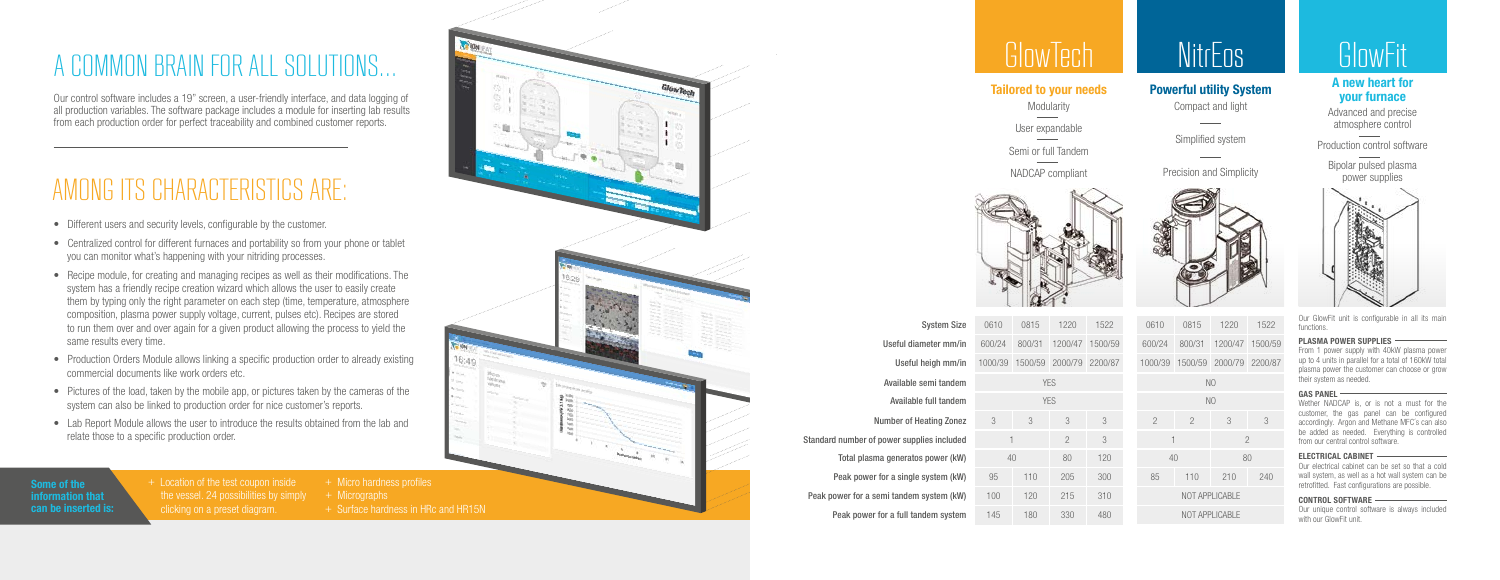### **GlowTech**

10

|                   | <b>Extra Power supply</b> Extra power supplies are always good when the customer has a high surface area which needs a lot of plasma power. Up to 4 plasma power supplies<br>can be factory or customer added in parallel to the ones that come as standard in the equipment.                                                                 |     |  |  |
|-------------------|-----------------------------------------------------------------------------------------------------------------------------------------------------------------------------------------------------------------------------------------------------------------------------------------------------------------------------------------------|-----|--|--|
|                   | <b>Extra Gases</b> Argon and Methane Mass Flow Controllers can be added as needed for processing of stainless steel and/or Ferritic nitrocarburizing. This feature is only<br>available factory added.                                                                                                                                        |     |  |  |
|                   | Post Oxidation Our GlowTech system can be upgraded with post oxidation capabilities. Standard, or controlled with a vacuum safe<br>oxygen sensor, the Post-Oxidation process provides a nice black corrosion protective finish to the nitride parts.                                                                                          |     |  |  |
|                   | Top Camera-Viewport Our GlowTech system can be improved with a top viewport which includes a digital camera for monitoring the plasma<br>process from the control software interface. Pictures can be captured to be added to customer reports. This feature<br>can only be factory added.                                                    |     |  |  |
| Aerospace package | Our aerospace package allows the user to qualify its furnace to comply with NADCAP<br>requirements. This option can be factory or customer added at a later stage.                                                                                                                                                                            |     |  |  |
|                   | Air cooled An air-cooled center anode can be factory or customer added to our GlowTech<br><b>center anode</b> system. The center anode provides improved temperature uniformity between the<br>peripherals and the center of the bell by removing extra heat concentrated in the<br>middle of the vessel.                                     |     |  |  |
|                   | <b>Internal</b> A vacuum safe, internal recirculation fan can be added to our GlowTech system for<br>recirculation fan further improved convection heating and cooling of the load during processing. This<br>feature can be factory or customer added at any point in time.                                                                  |     |  |  |
|                   | <b>Side Viewports</b> Up to two side Viewports can be added to our system if the customer would like to look<br>at the plasma discharge inside the furnace. This feature can only be factory added.                                                                                                                                           |     |  |  |
|                   | Tandem Systems If the budget calls for a semi-tandem or full tandem system, ION-HEAT can do it for<br><b>Available</b> you. Tandem systems use the same power supply, vacuum systems and gas input for<br>two separated chambers. This gives the customer the flexibility needed for increased<br>productivity at a lower initial investment. |     |  |  |
|                   | GlowTech tandem systems are the most efficient of its class in the market, they allow<br>continuous treatment between the two chambers when maximum productivity is<br>needed. This is due to a unique feature of our plant which allows sharing resources<br>between different production order being ran in the two different chambers.     |     |  |  |
|                   | Adding modules like a second base to convert the system to a semi-tandem furnace and<br>a second bell to convert it to a full tandem system, is a great advantage to our GlowTech<br>units. Modules can be easily added at any point in time with very little installation efforts.                                                           |     |  |  |
|                   |                                                                                                                                                                                                                                                                                                                                               | Glo |  |  |

### TYPE OF SYSTEMS AVAILABLE

- Single Systems: Just one base and one top vessel.
- Semi-Tandem systems: Two bases and just one top Vessel which uses both bases.
- Full tandem systems: Two Bases and two Top Vessels.



# GlowTech